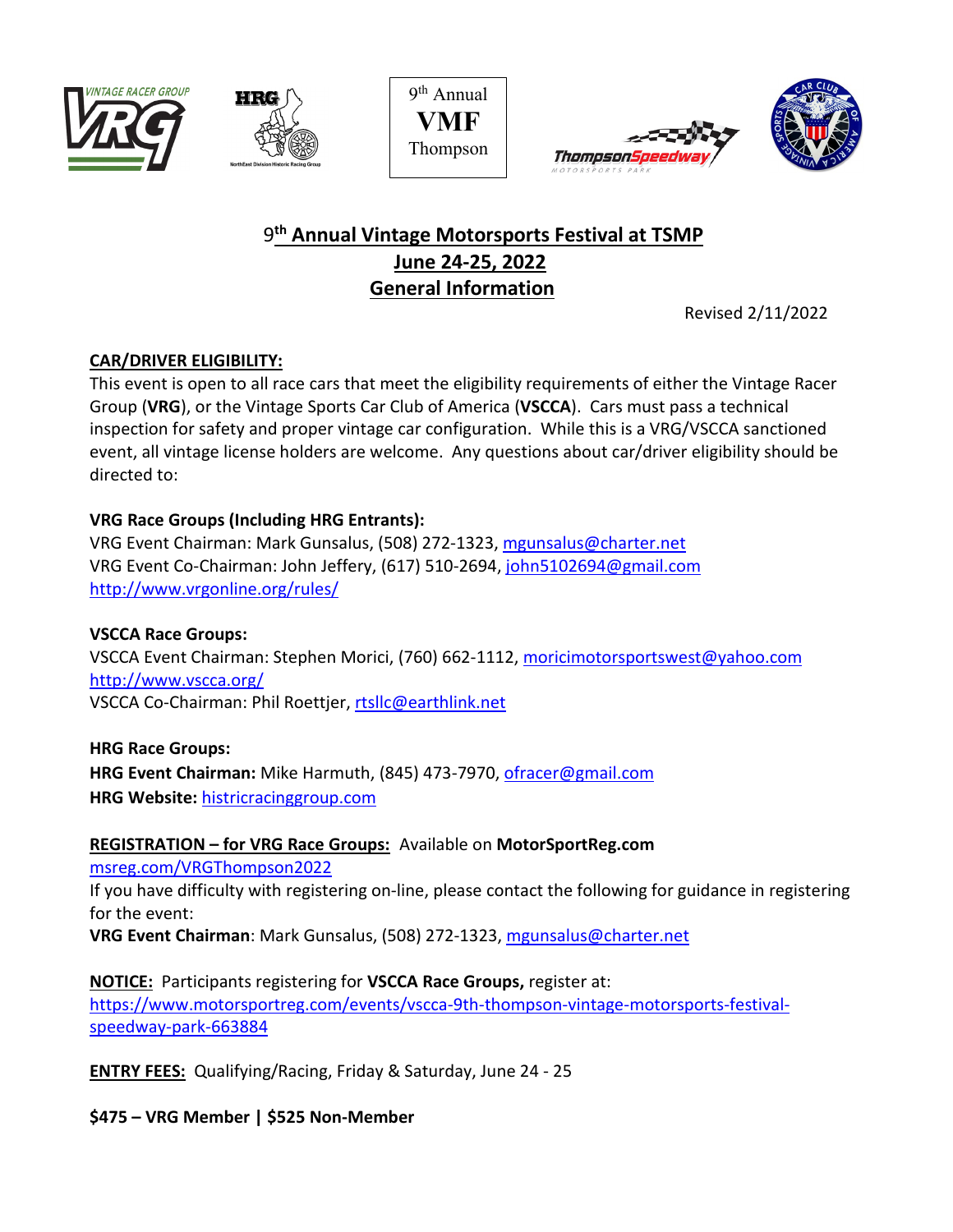### **Early Bird Entry -** Payment received by May 12, 2022

Driver plus three Crew Members\* and Two Friday Reception & Dinner Ticket. (Additional tickets are available at \$20.00 each)

## **\$525 – VRG Member | \$575 Non-Member**

**Regular Entry -** Payment received by June 23, 2022 or at the event anytime Driver plus three Crew Members\* and Two Friday Reception & Dinner Ticket. (Additional tickets are available at \$20.00 each)

\*Your entry includes 3 crew members. Entry for up to an additional 3 crew members may be purchased at \$20 per person. Names of crew members must be supplied to the Event Chairman.

## *Second Vehicle with same driver receives a \$50 reduction in entry fee of - \$425 Early Bird, or* **\$475 Regular Entry.**

**Garage Rental - \$155** per garage space\* for 3 days (Thursday – Saturday). Two small cars can share a 16-foot-wide bay.

\*Garage space can now be rented directly via MSR: [msreg.com/VRGThompson2022](http://msreg.com/VRGThompson2022)

## **ENTRY CONFIRMATION:** Will be sent by **MSR**, via e-mail.

**Note:** If paying by check, your entry will not be confirmed until your payment is received.

**VRG REFUND POLICY:** If you cancel prior to **June 24**, you will receive a full refund. A full refund will be issued to any entrant who notifies the Event Chairman of his/her inability to attend the event, before the start of the event. **No-Shows will not receive a refund.**

Online entries will receive a refund via a credit to the Credit Card used for Registration.

Extra pre-ordered Event Tickets will not be refundable.

Please refer to VRG Website for complete Refund Policy:

**<http://www.vrgonline.org/policies/>**

## **OPTIONAL TEST DAY: Test Day, Thursday, June 23 which is administered by TSMP. \$150 Full Day**.

Test day registration & payment made directly to TSMP: [Test Day Registration](http://www.thompsonspeedway.com/reservations) **Note:** the Thompson website for test day is not open yet. We will do an email blast when they open. There will be plenty of time to register and plenty of room for test day spots.

### **GENERAL SCHEDULE, REGISTRATION, TECH INSPECTION:**

**Track Gates will open:** 6:00 pm on Wednesday June 22. Transporter parking will be available from 6 pm to 8 pm. After 8 pm, transporters can proceed to the designated holding area until track gates open again at 7 am on Thursday.

**Gates will open at 7 am on Thursday, Friday & Saturday. Registration:**

- Wednesday, June 22: 6 pm to 8 pm Registration Building.
- Thursday, June 23: 7 am to 12 noon Registration Building.

12 noon to 5 pm - Drivers Lounge.

• Friday, June 24: 7 am to 12 noon – Drivers Lounge.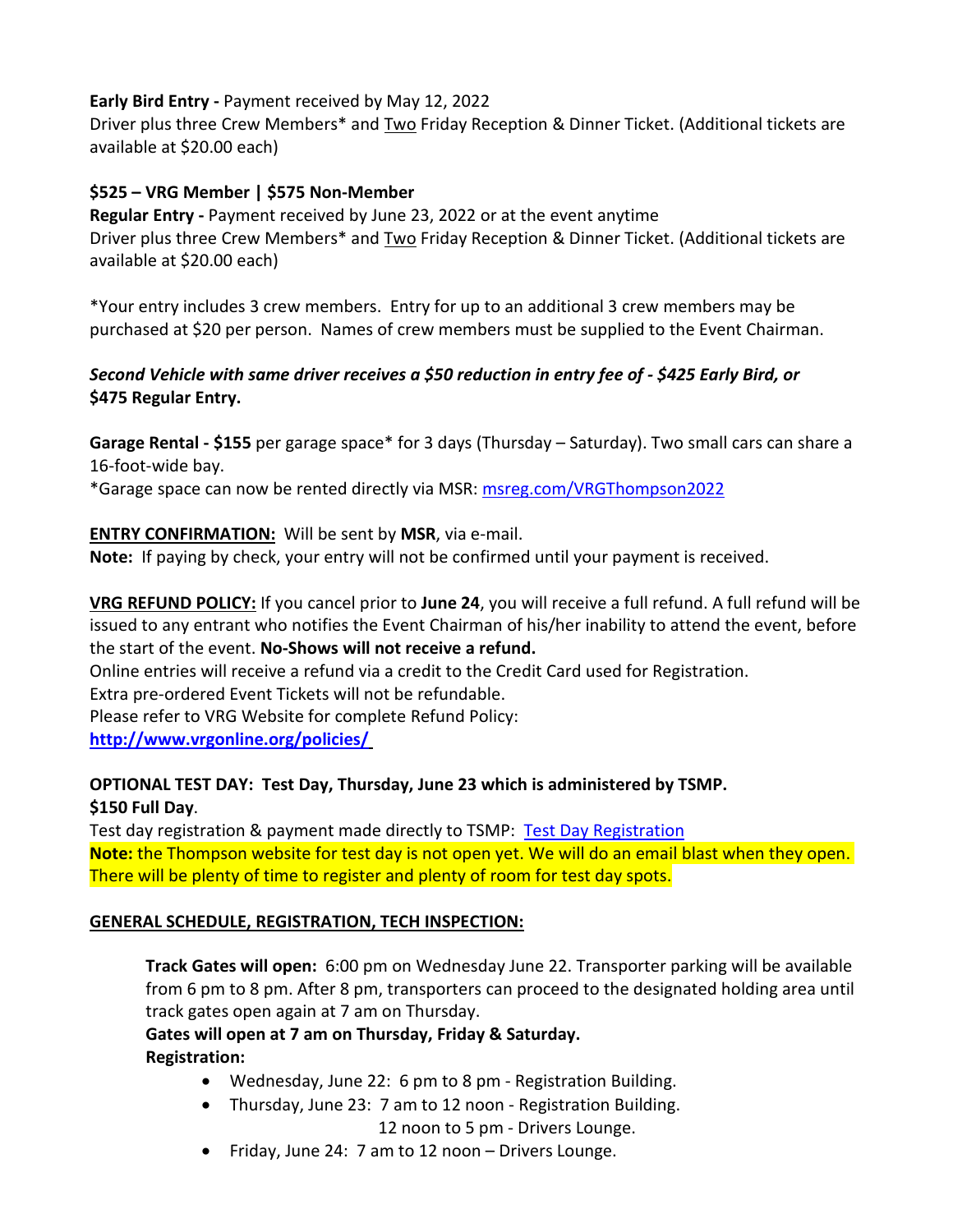• Saturday, June 25: 7 am to 12 noon – Drivers Lounge

**Tech Inspection:** Will open at 7:00 am on Thursday\* at the Tech Garage.

\*Although encouraged, you will NOT need a Tech Sticker to be on-track on Thursday 'Test

Day.' **You will need a Tech Sticker to be on-track Friday & Saturday.**

## **For VRG Entrants (including HRG Entrants):**

- Please fill out the VRG Tech Sheet [\(VRG Tech Sheet\)](https://vrgonline.org/vrg/wp-content/uploads/Forms/tech_sheet_Rev_3_442018.pdf) prior to Registration, and present your completed Tech Sheet at the Registration Desk.
- **NOTE:** Logbook must be presented at Tech Inspection.
- **NOTE:** Please review the updated VRG Tire Rules at: [VRG Tire Rules Link,](https://vrgonline.org/vrg/wp-content/uploads/Rules_Regs/VRG_TIRE_RULES_20200110.pdf) prior to registering for the event.
- **NOTE:** *Use of a SFI 38.1 and / or FIA 8858 Head and Neck Restraint is mandatory. SA 2015, or newer helmets required.*

## **For VSCCA Entrants:**

• Please fill out the VSCCA Tech Sheet [http://www.vscca.org/wp-content/uploads/tech](http://www.vscca.org/wp-content/uploads/tech-sheet-3-4-16.pdf)[sheet-3-4-16.pdf](http://www.vscca.org/wp-content/uploads/tech-sheet-3-4-16.pdf) prior to Registration, and present your completed Tech Sheet at the Registration Desk.

## **DIRECTIONS TO THE TRACK:**

## **Street Address: 205 East Thompson Road, Thompson, CT 06277**

## **From Lower Conn. & Points South:**

Take Rt. 95 North to New London. Take Rt. 395 North to Exit 50. Go right at end of exit ramp to the center of village. Turn left on Rt. 193. Go approx. 1 mile to East Thompson Rd.

### **From upper NY, Greater Boston Area:**

Use the Mass TPKE. leaving at Exit 10 and turn onto Rt. 395 South to Exit 50. Turn left at end of exit ramp to center of village. Turn left on Rt. 193. Go approx. 1 mile to East Thompson Rd.

## **From Maine, Nashua, NH, Lowell-Lawrence, Mass. Area:**

Take Rt. 495 to Rt. 290. Go South on 290 to Rt. 395 South. Get off at Exit 50. Turn left at end of exit ramp to center of village. Turn left on Rt. 193. Go approx. 1 mile to East Thompson Rd.

### **From Providence, RI**

Take Rt. 44 west to Rt. 395 North, Exit 50. Go right at end of exit ramp to center of village. Turn left on Rt. 193. Go approx. 1 mile to East Thompson Rd.

**SPECIAL NOTICE:** Anyone arriving with a race car will be allowed entrance to the paddock. If you or any of your crew will arrive at the track at a time other than with your race car, your names must be on the Crew/Guest list. You MUST send a list of anyone arriving at the track, at a time other than your race car, to [mgunsalus@charter.net](mailto:mgunsalus@charter.net) VRG, or moricimotorsportswest@yahoo.com VSCCA.

### **RACE GROUPS:**

- **Group 1: Bob Holbert Cup – VRG**  Small-Bore Production Sports Cars/Sedans/Sports Racers under 1.3 liters
- **Group 2: Thompson Trophy – VRG** Production Sports Cars/Sedans under 2.5 liters/certain Sports Racers over 1.5 liters
- **Group 3: Brands Hatch Cup – VRG** Open Wheel, FFCS-Formula Ford/Club Ford
- **Group 4: Grimaldi Cup – VRG**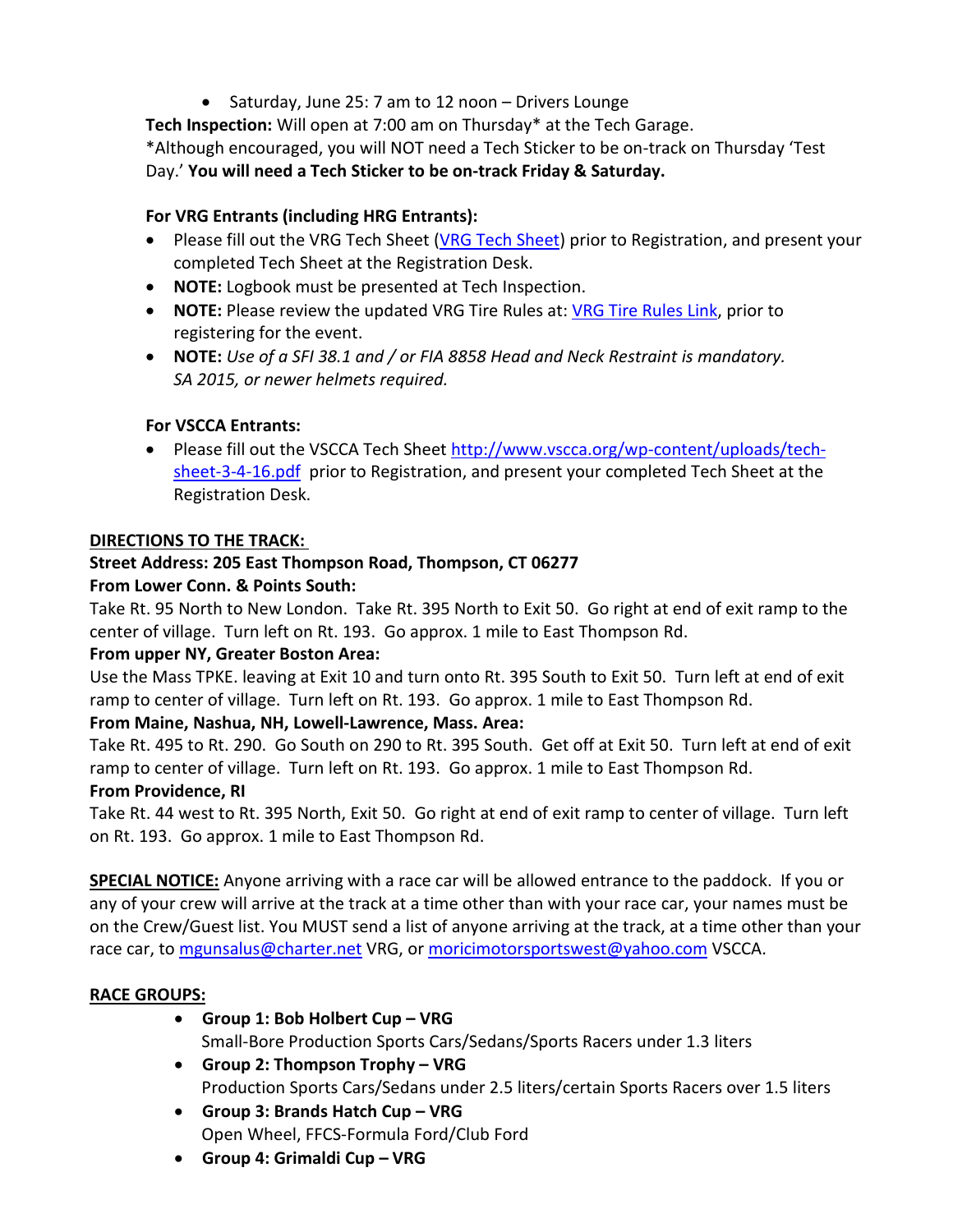Production Sports Cars/Sedans over 2.5 liters (Big-Bore)

- **Group 5: David Belden Trophy – VSCCA** VSCCA - Production/Sports Cars under 2 liters
- **Group 6: Vanderbilt Challenge – VSCCA** VSCCA - Formula Junior/Formula Vee/Open Wheel

**ON-TRACK ACTIVITIES:** A Tentative Event Schedule is available online: (TBD)

\*An updated Event Schedule will be included in your registration packet.

**Thursday Test Day:** Test Day is optional, \$150 full Day. Test day registration & payment made directly to TSMP: [Test Day Registration](http://www.thompsonspeedway.com/reservations) (See Schedule for details).

#### **Friday & Saturday Feature Races:**

- **VSCCA Formula Junior Feature Race:** Open wheel action with important historic cars.
- **'Northeast Div. Historic Racing Group' (HRG) Feature Race:** HRG Points race open to all HRG entrants. Qualifying positions for HRG entrants will be determined from best lap times achieved during the VMF, prior to the points race on Saturday.
- **'Formula Ford Challenge Series'** Feature Race: Open to all FFCS Eligible Formula Fords.

**Saturday Car Corrals & Parade Laps:** TSMP is offering Saturday Car Corral Participants Parade Laps during the Lunch Break on Saturday.

#### **DRIVER TRAINING ACTIVITIES:**

**VRG Driver's Orientation Program (DOP)**\* Required for first time Vintage Drivers racing in a **VRG Run Group.** Location & Time **TBD.**

**Track Talk.** Location & Time **TBD.**

#### **DRIVERS COMMITTEE:**

This Event will be run under the rules and regulations of the VRG Drivers Committee. Rules - [Vintage Racer Group \(vrgonline.org\)](https://vrgonline.org/rules/) 1.2.2

#### **SPECIAL CAR REQUIREMENTS:**

**Sound restrictions:** The VMF is an unmuffled event. **Antifreeze permitted:** No.

**Transponders required**: Yes. A **limited number** of Transponder Rentals will be available from TSMP: <mailto:roadcourse@thompsonspeedway.com> 860-923-2280. Cars without a transponder will be placed at the back of the grid.

#### **PADDOCK ACCOMODATION AND RULES:**

#### **Special Paddock areas:**

Paddock spaces opposite the garage doors are reserved for Entrants renting garages. If you have a Paddock preference, please email Scott Mayo:

[\(smayo@thompsonspeedway.com\)](mailto:smayo@thompsonspeedway.com) and state your preferred area to set up in the Paddock. (i.e. Paddock A, Paddock B, Oval Infield, or the areas along the grass in Paddock A and along the road going into Paddock B).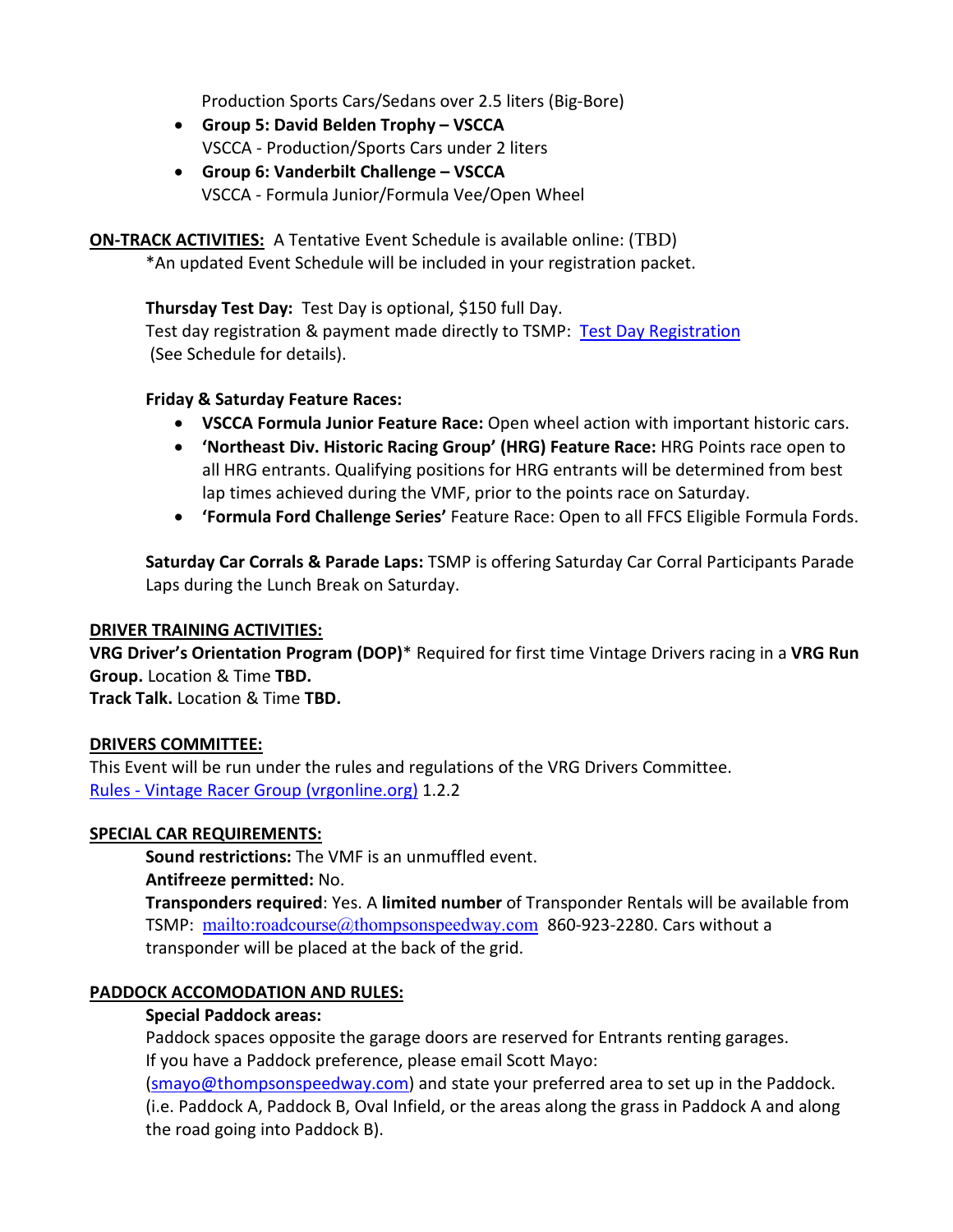Garages available: Yes at \$155 per garage space for 3 days (Thursday - Saturday). Two small cars can share a 16 foot wide bay.

Garage space can be rented via MSR: [msreg.com/VRGThompson2022](http://msreg.com/VRGThompson2022)

**Driver's Lounge:** Air-Conditioned Driver's Lounge (located next to the Tech Garages), with complementary Wi-Fi and Internet access, Lap Timing Results and Live Timing & Scoring. Also posted at base of tower.

Light snacks and soft drinks, courtesy of TSMP.

**Quiet Times:** 10 pm – 7 am. No race engines before 8:30 am Thursday & Friday.

No race engines before 8:00 am on Saturday.

No Generators after 10 pm.

**Race fuel:** TSMP has 93 Unleaded, 100 Unleaded, 110 Leaded and 112 Leaded.

Available, at all times with CC. Located adjacent to the TSMP Garage area.

**Food available:** The Track & Golf course restaurant will be open for breakfast, lunch and dinner. Track concession stands will also be open during Event hours.

**Rules for ATV's, carts, scooters, and bicycles:** Carts and other vehicles of transportation permitted. Please drive the speed limits and follow rules and common sense. Safety is critical as there is a lot of moving traffic in the paddock. Personal powered vehicles including skates, skateboards, razor scooters, NOT permitted in the paddock. Minors must be under the direct supervision of an adult, at all times.

**Pets allowed:** Yes, please keep them on a leash and clean up after them.

#### **TIRE SERVICE:**

**Royale Race Tires** will be on hand at TSMP, to provide tire sales and service for the Vintage Motorsports Festival. RRT sells Hoosier & Toyo performance tires direct, as well as other performance tire brands. Please contact Royale Race Tires directly or fill out the ['Pre Order](http://www.royaleracetires.com/tires-circuit/)  [Form'](http://www.royaleracetires.com/tires-circuit/) to reserve and ensure your tires are on the trailer.

**(Preorders close 2 weeks prior to event please).**

**[orders@royaleracetires.com](mailto:orders@royaleracetires.com) / 484-393-2402 / [www.royaleracetires.com](http://www.royaleracetires.com/)**



### **SOCIAL ACTIVITIES:**

**Friday:**

• **Participants Reception & Bar-b-q** at the track paddock garage. **Two dinner tickets** are included with registration. Additional tickets will be available at \$20. Track workers are invited at no charge.

### **SPECTATOR FEES:**

This will be a spectator event. Spectator fees will be as follows:

- **Weekend:** \$20.00, **Friday:** \$12.00, **Saturday:** \$12.00.
- Car Corrals (in addition to ticket): **Saturday:** \$10.00.
- Seniors (65 and over) & Veterans: **Weekend:** \$18.00, **Friday:** \$10.00, **Saturday:** \$10.00.
- Children twelve and under will be admitted free.
- Active military will be admitted free of charge with their ID.